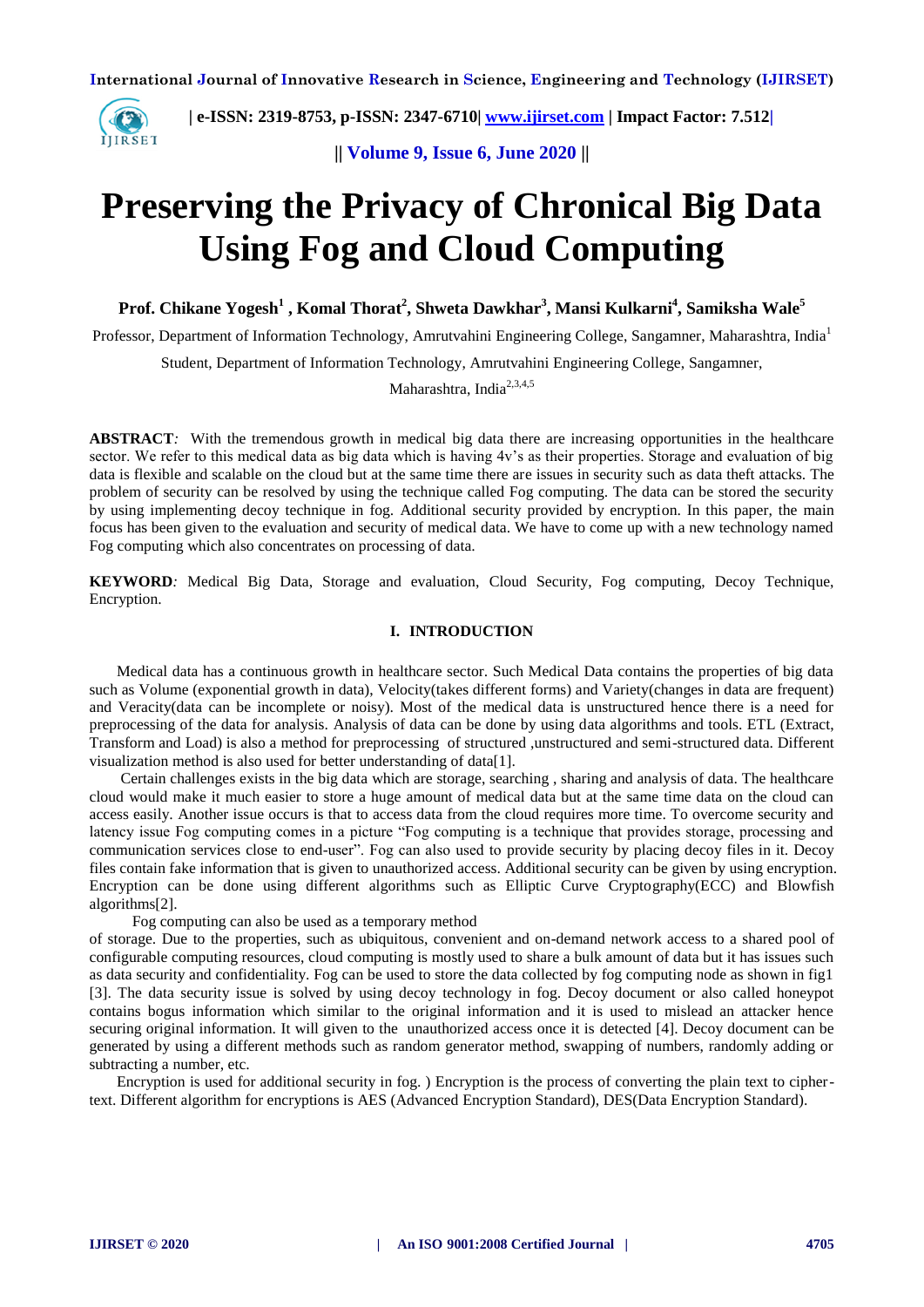

 **| e-ISSN: 2319-8753, p-ISSN: 2347-6710| [www.ijirset.com](http://www.ijirset.com/) | Impact Factor: 7.512|**

**|| Volume 9, Issue 6, June 2020 ||** 



Fig 1:- Hierarchy of Network

#### **II. LITERATURE SURVEY**

This section presents a comprehensive study on the evaluation, storage and security of a big data. A large amount of unstructured data can be pre-processed by using ETL. Extract is nothing but reading data from the database. In this process data is collected from multiple types of sources. Transformation of data includes cleaning,filtering,validating and applying rules to extracted data. Extracted and Transformed data is loaded to database in loading. Different visualization methods of data such as Treemap(Hierarchical grouping), Circle Packing (arrangement of circles), sunburst (space-filling visualization uses radial layout) . For chronic disease monitoring and early warning two diseases Diabetes mellitus and Asthma are used[1].

 How fog can be used for security is discussed in [2].Placing the decoy document in the same environment where it is created is one method. After registration at the time of login if the user enters the wrong password three times then automatically decoy file will be given. Another method suggest after successful login whether a user is authorized or unauthorized give him/ her decoy document. Legitimate user will identify that the file he/she downloaded is not original so he/she will move to the next step and answer some security questions and download the original file. Another method similar to this is users have to answer the security question first after a successful login. If all answers are correct, original file will be given otherwise decoy document will be given. Fog can be also used for the storage of data. The main characteristics of fog computing are [1]:Low Latency:-Less delay in the accessing the data [2]Heterogeneity:- Fog nodes can be deployed in the different types of environments. [3] Support for the mobility:- It communicates directly to the smart devices eg.Sensors , Mobile devices[4] Interpretability:- fog component must be able to interoperate to support of the different services. [5]Real-time communication:- It gives speedy service[3].In[4],the limitations of cloud computing system and hence need of Fog computinmg is explained. Limitations in cloud computing system are [1]:- The application that require very low and predictable latency [2]: Geographically distributed application [3]:- Large scale distributed computing system.

 Other than decoy file security will be also given by Encryption. DES is used for encryption. It is a symmetric key algorithm that uses a 56-bit key and block size is 64 bit. This algorithm is not secure because the key size of the 56-bit could be brute-forced which is easier to crack using Differential Cryptanalysis, Linear Cryptanalysis and improved Davies Attack.

 The predecessor of the DES algorithm is 3DES(Triple Data Encryption Standard ) in which key size is increased to 56 or 112 or 168 bit and block remain the same as 64 bits. 3DES does not function properly in the software applications. To overcome thes problems, AES is used. AES also uses a symmetric key encryption method. AES has 3 key sizes : 128 bits,192 bits and 256 bits. It has a fixed block size of 128 bits. AES is considered as a most secure algorithm for encryption [5].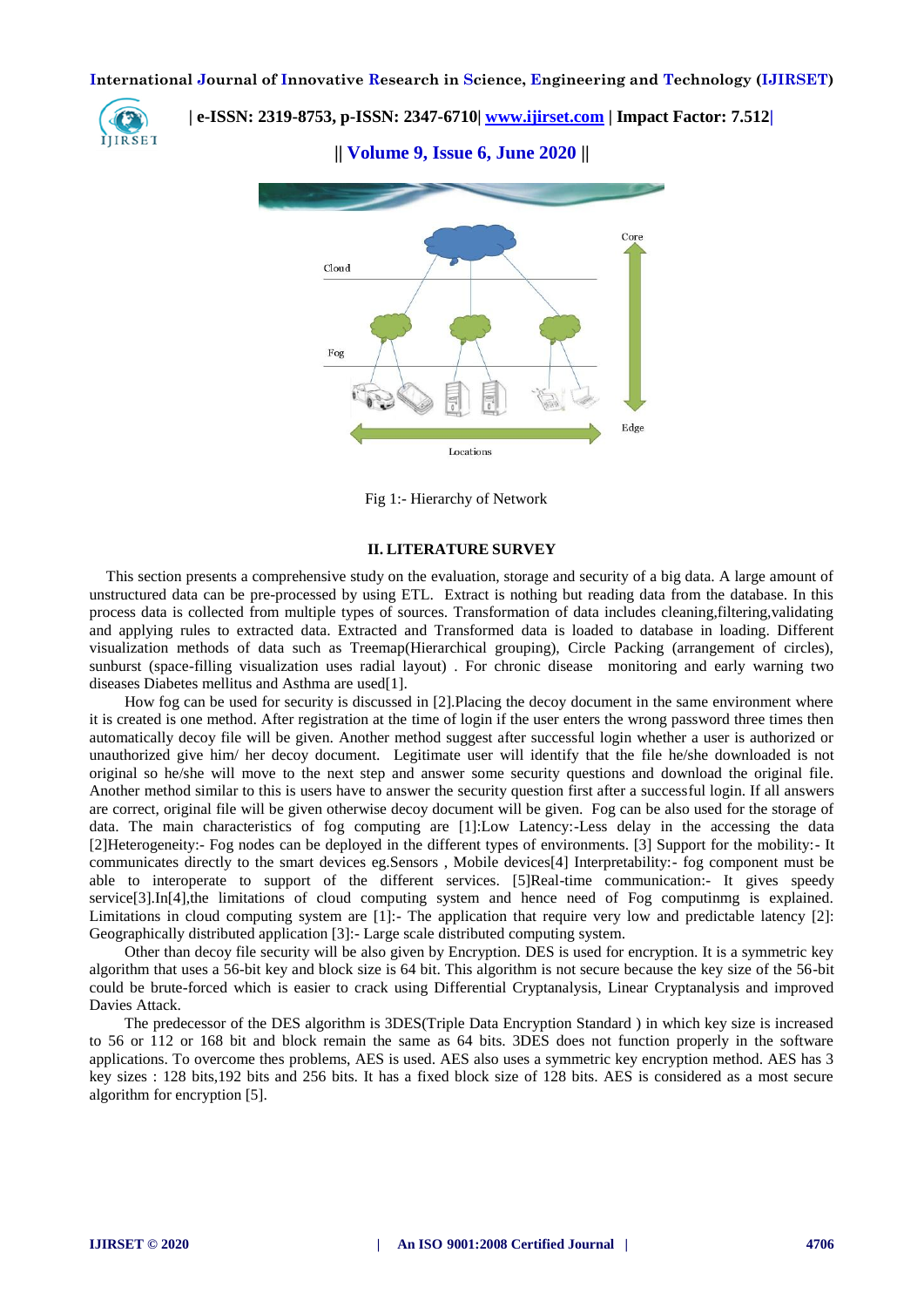

 **| e-ISSN: 2319-8753, p-ISSN: 2347-6710| [www.ijirset.com](http://www.ijirset.com/) | Impact Factor: 7.512|**

# **|| Volume 9, Issue 6, June 2020 ||**

## **III. PROPOSED SYSTEM**

The proposed system have two methodologies: Admin and User.

1] User :

- Register/ sign up
- Username
- Password

Personal Details:-i] Name ii] Address iii] contact no iv]Email-Id v] Date of Birth. Sign in

 $\bullet$ 

- Username
- Password
- Select Basic Symptoms
	- Submit

Fill the next level parameter

• Submit.

Download the report from my profile.

2] Admin

Log in

Active patient status/ delete patient status

Suggestion of tests

Suggest hospitals and precautions.

Logout.



Fig 2:Flow of the System.

1]User:

User will register to the system and then login.While registration he/she has to fill personal details also.

#### 2]Basic symptoms:

After successful registration the user select basic symptoms from which he/she is suffering from.

#### 3]Parameters:

After tests, parameters will be obtaine such as cholestrol,Resting blood sugar, Fasting blood sugar, Blood pressure,etc. These parameters are mapped with ideal dataset whichwe have already stored.

# 4]Fog:

In fog ,mapping is done and also decoy file are generated. Reports are also provided to the patient from fog.

#### 5]Decoy Files:

Decoy files contain incorrect information which is used to mislead attacker.These are created using randomely adding and subtracting a number from original parameter.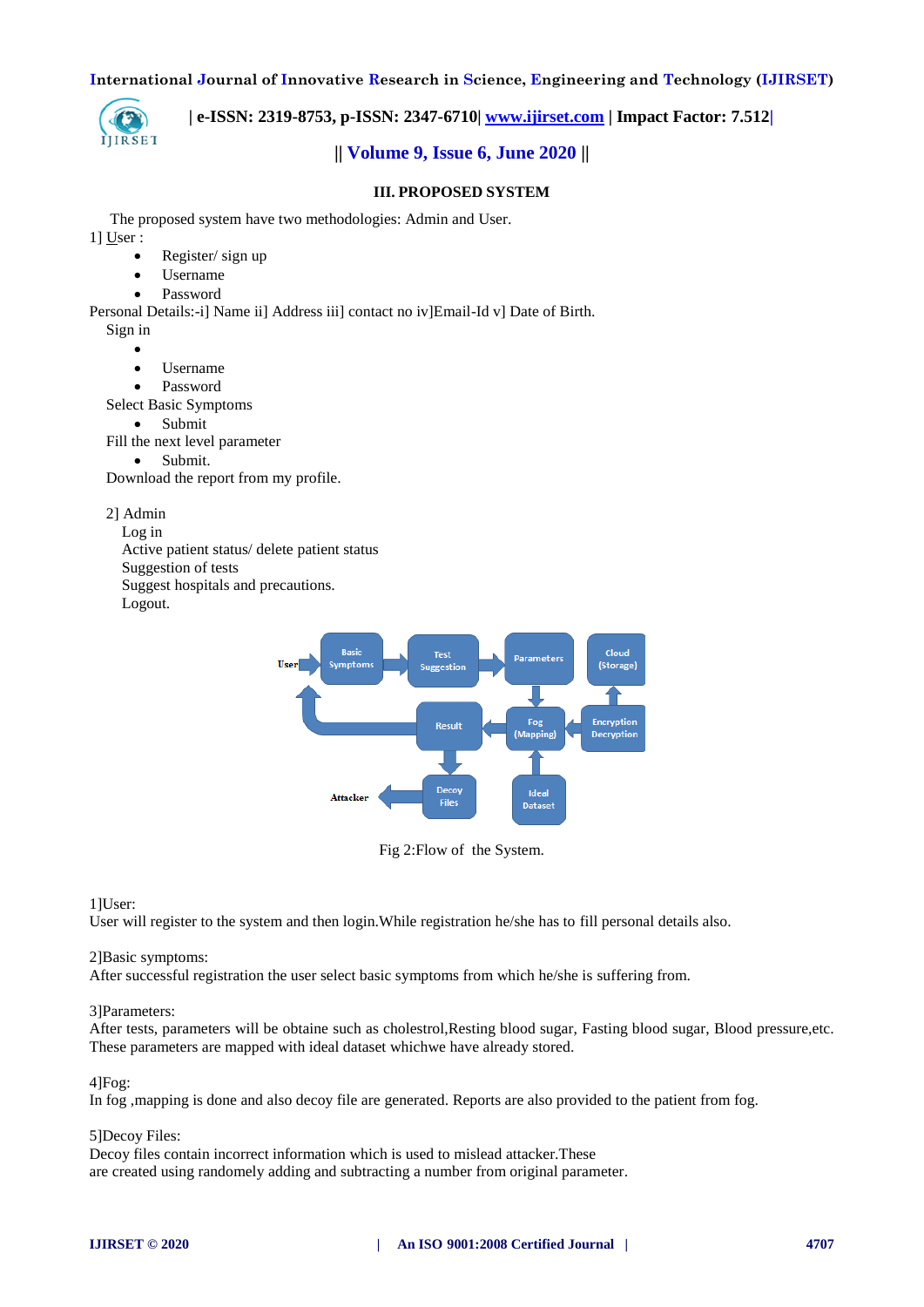

 **| e-ISSN: 2319-8753, p-ISSN: 2347-6710| [www.ijirset.com](http://www.ijirset.com/) | Impact Factor: 7.512|**

**|| Volume 9, Issue 6, June 2020 ||** 

## 6]Encryption/Decryption:

Encryption of the report is done for security and also decryption is done in case patient requests report.

## 7]Cloud:

Encrypted reports are stored on cloud for anytime access.

In the proposed system as shown in fig.[3]



Fig 3: Architecture of Proposed System.

Stages of chronic disease will be given by mapping with an ideal dataset and a report will be provided to the patient through mail. All this processing is done in fog. Report of the patient is secured by using decoy file in the system and stored in an encrypted format on cloud . From fog the report containing stage of chronic disease will be provided to the patient with suggestions of hospitals through mail . In case if patients wants to download report again then he/she can download it from his/her profile. If patient requests the report to download from profile then automatic Decryption is done and patient can download it.

How the whole system will work is shown in fig.[3] in which different smart devices sends data to fog for processing and after processing will send to cloud from fog.



FIG: CONCEPT OF FOG COMPUTING.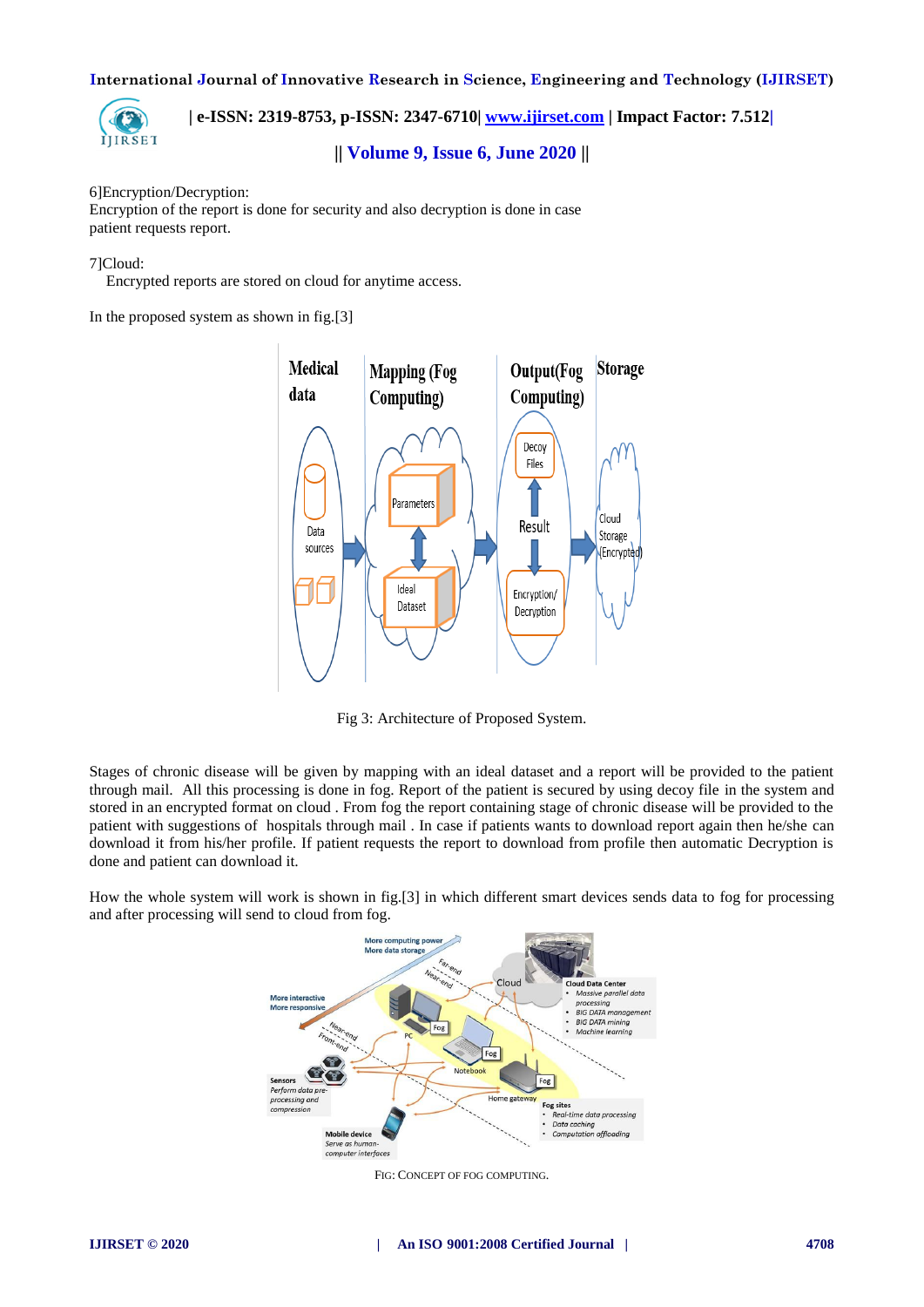

 **| e-ISSN: 2319-8753, p-ISSN: 2347-6710| [www.ijirset.com](http://www.ijirset.com/) | Impact Factor: 7.512|**

**|| Volume 9, Issue 6, June 2020 ||** 

#### **ALGORITHMS**

## **Advanced Encryption Standard(AES):-**

#### Input:

128 bit /192 bit/ 256 bit input(0,1) Secret key  $(128 \text{ bit}) + \text{plain text}(128 \text{ bit})$ 

Process:

 10 cycles of repetition for 128 bit key 12 cycles of repetition for 192 bit key 14 cycles of repetition for 256 bit key

 Output: Ciphertext and Plaitext.



Fig 4: Architecture of AES

Each round consist:

#### **1] The SubBytes step:**

In this transformation step,the intermediate ciphertext undergoes various substitution operations. It is used for encryption process.

#### **2] The ShiftRows step**

In this transformation step,the intermediate cipher text undergoes various row-wise transposition operations.

#### **3]The MixColumns step:**

In this transformation step,the intermediate cipher text undergoes various column-wise transposition operations

#### **4]The AddRoundKeystep :**

In this transformation step round key is generated and XORed with the intermediate ciphertext.It is used both in encryption and decryption.

#### **5]InvShiftRows:**

This is inverse of shift row operation.

#### **6]InvSubBytes:**

This is inverse of SubBytes operation.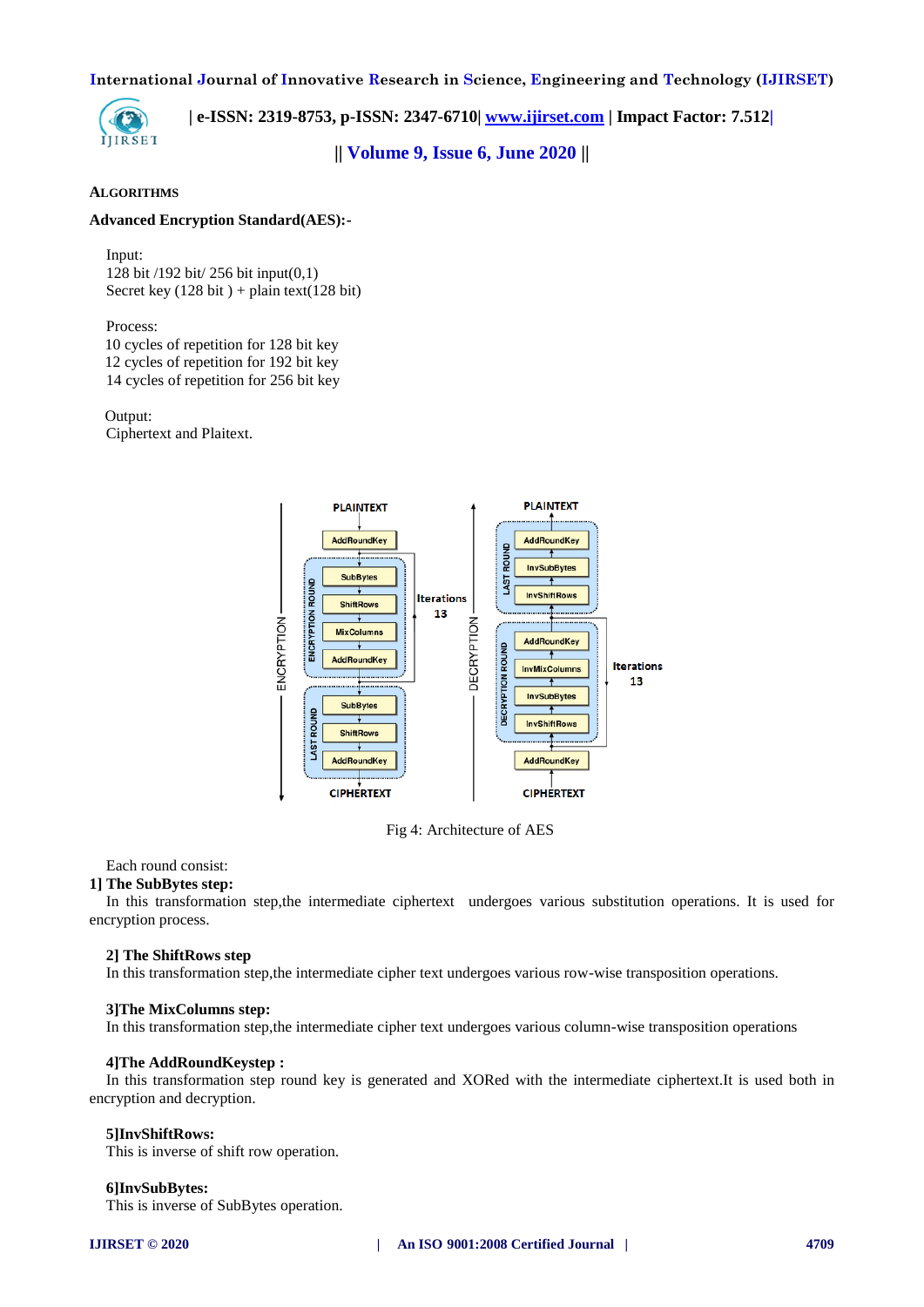

 **| e-ISSN: 2319-8753, p-ISSN: 2347-6710| [www.ijirset.com](http://www.ijirset.com/) | Impact Factor: 7.512|**

**|| Volume 9, Issue 6, June 2020 ||** 

### **7]InvMixColumns:**

This is inverse of MixColumns operation.



Fig 5:Encryption and Decryption Process

#### **Decoy File Implementation :-**

For the implementation of heart disease and diabetes we have used the random number generator method .It randomely generates the false values to the actual parameter which are stored in decoy files.The code for generation of decoy file is as follows:

```
String _lename=username + ":txt";
FilemyObj3 = newFile("D : DecoyFiles^{\bullet} + filename);if (myObj3:createNewFile())
System:out:println("Filecreated : " + myObj3:getName());
else
System:out:println("Filealreadyexists:");
FileWritermyWriter = newFileWriter("D : DecoyFiles• +filename);
UserDaodao = newUserDao:
Stringdd = dao:key();
System:out:println("RandomNumber : " + dd);
intkey = Integer:parseInt(dd);intbp1 = Integer:parseInt(bs);floatchevel1 = Float:parseFloat(fbs);intbs1 = Integer:parseInt(bs);intnewbp = bp1 - key:floatnewchlevel = chlevel 1 - 2;
intnewbs = bs1 + key;myWriter:write("DiabetesDiseaseParameter \Box " + "Haemoglobin : " + newbp +
";BloodSugar : "+newchlevel+"; FastingBloodSugar : "+newbs+"; UrineTest :
" + urine + "; FamilyHistory : " + fh + "; Age : " + age);
  myWriter:close();
```
## **IV. CONCLUSION**

In this paper we have work on evaluating the stage of chronic disease of the patient and most important is to give security to the patient's sensitive data by using the decoy technique. With the purpose of reducing the latency and giving security using decoy files we have come up with a new technology called fog computing. Advanced Encryption Standard in fog computing is also used for additional security.